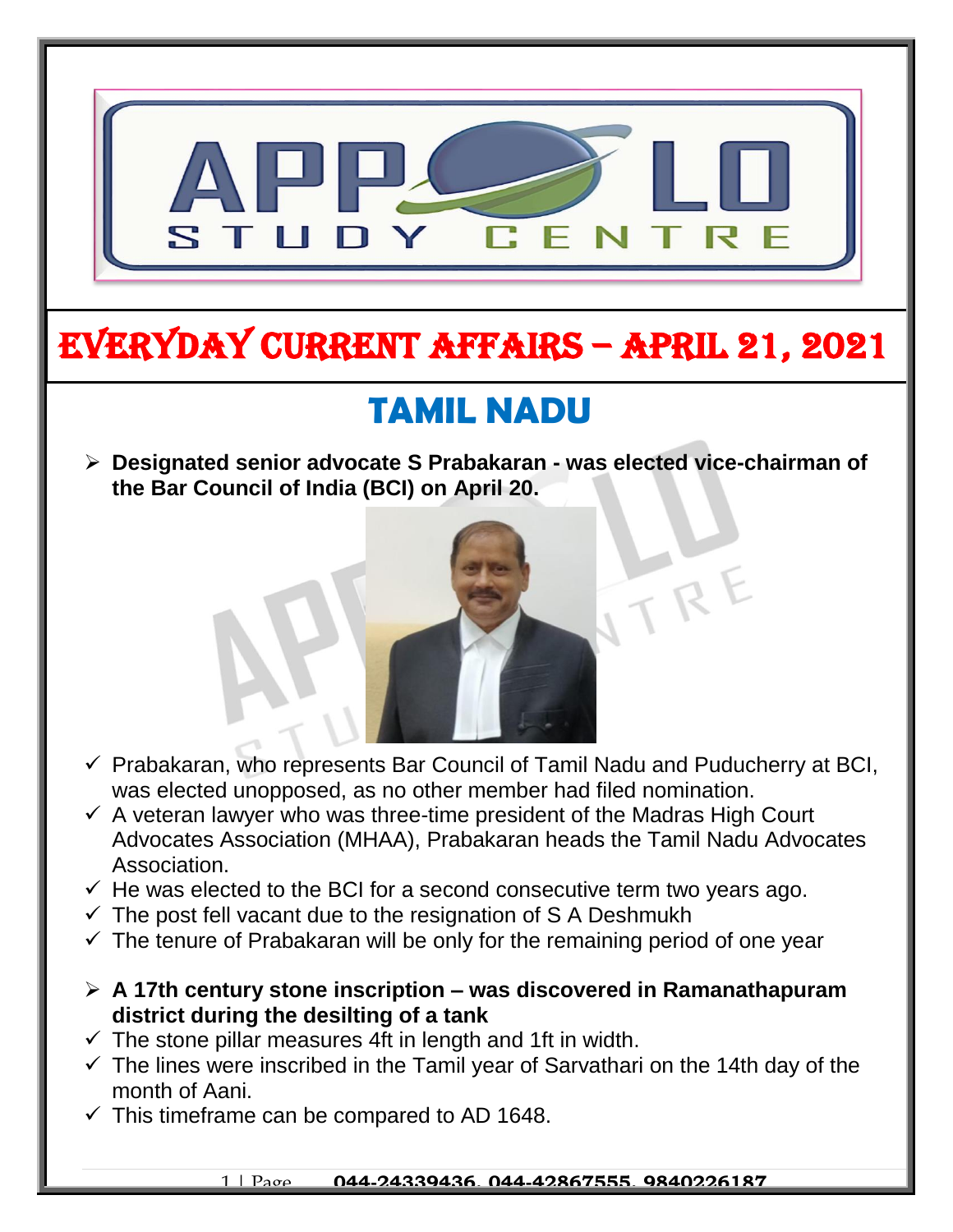$\checkmark$  As is the case with many inscriptions, the name of a king is not mentioned in this one.



- $\checkmark$  The inscription reads 'Arumpoor Kootram, Kaliyaneri Thugavoorutaiyan Ponni Ataippar Udaiya Nayan' donated the tank to the village.
- $\checkmark$  It is called the donation of Ayiraveli and a village of the same name exists near Pattamangalam.
- $\checkmark$  The other village mentioned in the inscription, Kaliyaneri, is no longer in existence but is said to have been located about 2km from Pattamangalam.
- $\checkmark$  'Thugavoorutaiyan Ponni Ataippar Udaiya Nayan' may refer to the name of a royal representative of the Sethupathi kings from Kaliyaneri.
- $\checkmark$  Koothan Sethupathi and Thalavai Sethupathi were also known by the adjective 'Udaiya Nayan'
- $\checkmark$  The Shiva temple, in front of which this tank exists, was constructed around the 13th century in late Pandiya period architecture.

#### **SUPREME COURT VERDICT**

- **On April 20, the Supreme Court – activates Article 224A for the first time in the last 58 years**
- $\checkmark$  The apex court allowed high court chief justices to start appointing retired HC judges as ad hoc judges for two to five years under Article 224A of the constitution
- $\checkmark$  A bench of Chief Justice S A Bobde and Justices S K Kaul and Surva Kant referred to the dormant Article 224A to bring back the retired judges
- $\checkmark$  The provision is to be used as the High Court faces pendency of a large number of cases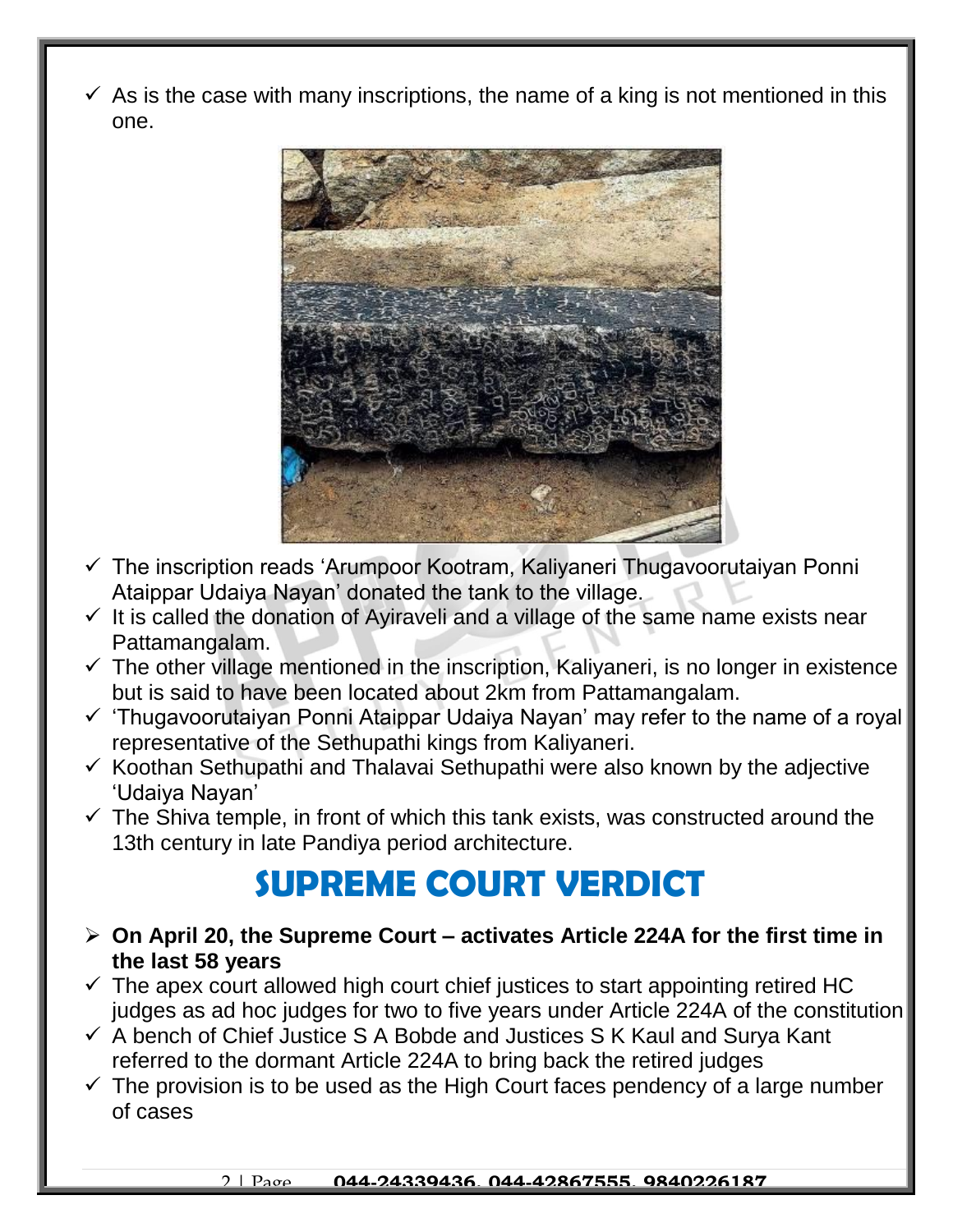- $\checkmark$  The judges appointed under the Article would only handle old cases which have been pending for at least 5 years without a hearing.
- $\checkmark$  Their salaries and allowances would come from the Consolidated Fund of India.
- $\checkmark$  The number of ad hoc Judges should be in the range of two to five in a High Court.
- $\checkmark$  Article 224A was included in the original Constitution adopted in 1949 but was deleted in 1956 only to be reintroduced in1963.
- $\checkmark$  In the last 58 years, only three retired judges have been appointed as ad hoc judges to HCs for a period of one year each
- $\checkmark$  They are  $-$  Justice Suraj Bhan to Madhya Pradesh HC in 1972, Justice P Venugopal to Madras HC in 1982, and Justice O P Srivastava to Allahabad HC in 2007 for the Ayodhya case.
- $\checkmark$  Article 224A of the Constitution allows the Chief Justice of a High Court to appoint a person who has been a judge earlier to sit as a judge of the court with the previous consent of the President
- $\checkmark$  The top court noted that 40% vacancies in high courts had led to an accumulation of 57 lakh cases in the country.
- $\checkmark$  Madras High Court has only 7% vacancies in its sanctioned strength but has highest arrears at 5.8 lakh cases, while Calcutta High Court has 44% vacancies but has 2.7 lakh pending cases.
- $\checkmark$  Further, the Supreme Court fixed time limits for each stage of processing, considering the shortage of judges.
- $\checkmark$  Accordingly, a bench of Chief Justice S A Bobde and Justices Sanjay Kishan Kaul and Suya Kant said the Centre should forward names to the SC in 8-12 weeks from the date of receipt of views from states and input from the Intelligence Bureau.
- $\checkmark$  The bench also said the IB should file its report in 4-6 weeks.
- $\checkmark$  As per the timeline, states should not take more than six weeks to send their views
- $\checkmark$  The CJI has to send recommendations to the law minister within four weeks and the law minister has to put up the proposal to the PM within three weeks for advice of the President.

## **CONFERENCES & SUMMITS**

- **The Asia for Animals (AfA) Conference 2021 – will be held virtually for the first time this year on April 24 and 25.**
- $\checkmark$  Federation of Indian Animal Protection Organizations (FIAPO), along with the Blue Cross of India, and the AfA Coalition, is organising the conference
- $\checkmark$  The conference will discuss about the meat markets in Asia and measures to be taken to prevent them from becoming breeding ground for diseases
- $\checkmark$  It will also strive to initiate an Asian movement for ending live animal markets and wildlife trade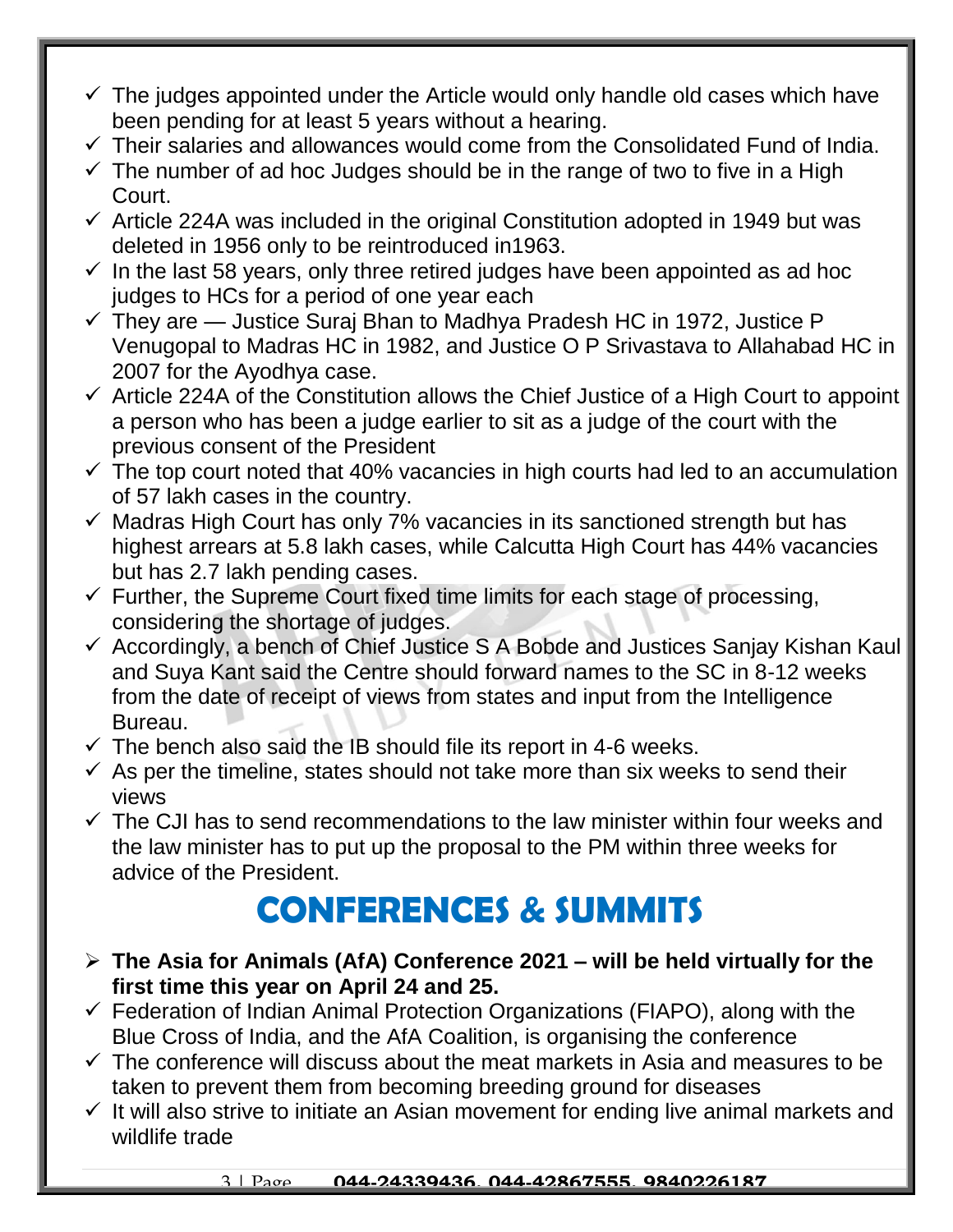- $\checkmark$  Further, the conference will improve networking between animal welfare organisations across Asia, discuss best practices, and get them together to improve the lives of animals across Asia
- $\checkmark$  The biennial conference will feature 45 speakers from across the world, including English primatologist and anthropologist Jane Goodall.
- $\checkmark$  It has been hosted in various countries across Asia till now.
- $\checkmark$  AfA 2021 will have presentations, panel discussions and breakways, all of which will be followed by Q&A sessions for deriving customized solutions.

#### **ECONOMY**

 **Chennai-based SaaS firm Chargebee – becomes the country's 11th unicorn in the year 2021**

| $\blacksquare$ tech<br>Indian startup <b>T</b> unicorns in 2021 |             |                                 |                      |
|-----------------------------------------------------------------|-------------|---------------------------------|----------------------|
| <b>Unicorn</b>                                                  | <b>Date</b> | <b>Valuation</b> (in \$billion) | <b>Sector</b>        |
| Digit                                                           | Jan. 15     | \$1.9                           | Insurance            |
| Innovaccer                                                      | Feb. 24     | \$1.3                           | Software             |
| Infra.Market                                                    | Feb. 25     | \$1.0                           | Infrastructure       |
| <b>Five Star</b>                                                | Mar. 27     | \$1.4                           | Banking              |
| Meesho                                                          | Apr. 05     | \$2.1                           | Social commerce      |
| Cred                                                            | Apr. 06     | \$2.2                           | Fintech              |
| Pharmeasy                                                       | Apr. 07     | \$1.5                           | E-pharmacy           |
| Groww                                                           | Apr. 07     | \$1.0                           | Stockbroking         |
| <b>ShareChat</b>                                                | Apr. 08     | \$2.1                           | Social media         |
| Gupshup                                                         | Apr. 08     | \$1.4                           | Enterprise messaging |
| Chargebee                                                       | Apr. 20     | \$1.4                           | Fintech              |

- $\checkmark$  Chargebee, a subscription billing and revenue management platform, raises \$125 million in Series G funding in a round co-led by new investor Sapphire Ventures and existing investors Tiger Global and Insight Venture Partners.
- $\checkmark$  With this funding, Chargebee has tripled its valuation in six months time and is now valued at \$1.4 billion.
- $\checkmark$  The company raised \$55 million in a Series F round in October 2020 at a valuation of roughly \$500 million.
- $\checkmark$  Launched in 2011, the startup, which was born in Chennai and develops its product primarily out of the city, has raised around \$230 million till date.
- $\checkmark$  The SaaS firm is the second unicorn from Chennai this year after NBFC Five Star Business Finance hit the milestone last month.
- $\checkmark$  Chargebee helps customers manage and grow revenue by automating operations around subscriptions, billing, invoicing, and payments.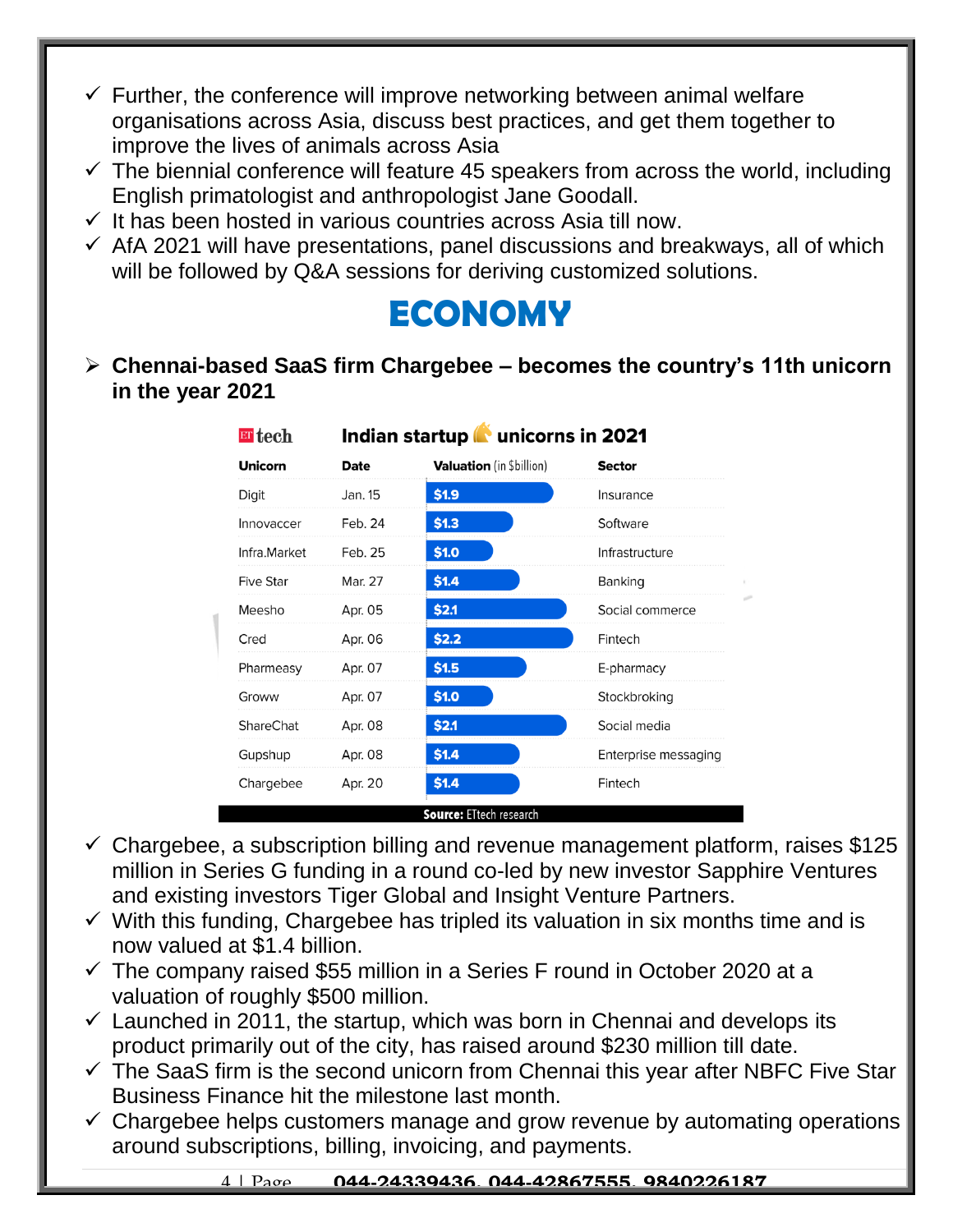- $\checkmark$  Chargebee's customers span across e-commerce, OTT streaming, e-learning, publishing, and more and include brands like Okta, Freshworks, Calendly, Study.com, and others.
- $\checkmark$  Chargebee's customers are mainly from the US (50%) and Europe (40%)

## **OBITUARY**

 **Maidavolu Narasimham — known as the father of banking sector reforms in India — passed away on April 20.**



- $\checkmark$  Narasimham was a career central banker who moved to the finance ministry
- $\checkmark$  As a senior RBI official, he influenced policy at the time of bank nationalisation in 1969 and authored a report in 1991 that paved the way for private banks.
- $\checkmark$  The resilience of the Indian banking sector during the 2008 Global Financial Crisis is seen to have been an outcome of the reforms.
- $\checkmark$  He was again tasked with reviewing the progress of reforms in banking in 1998.
- $\checkmark$  It was his committee's recommendations that led to the implementation of the Securitisation and Reconstruction of Financial Assets and Enforcement of Security Interest Act, 2002.

#### **SPORTS**

**On April 20, Tamil Nadu's Arjun Kalyan - became India's 68th Grandmaster**.



 $\checkmark$  The 18-year-old crossed the 2500 ELO mark in the 5<sup>th</sup> round of the ongoing GM Round Robin "Rujna Zora-3" tournament in Serbia.

5 | Page **044-24339436, 044-42867555, 9840226187**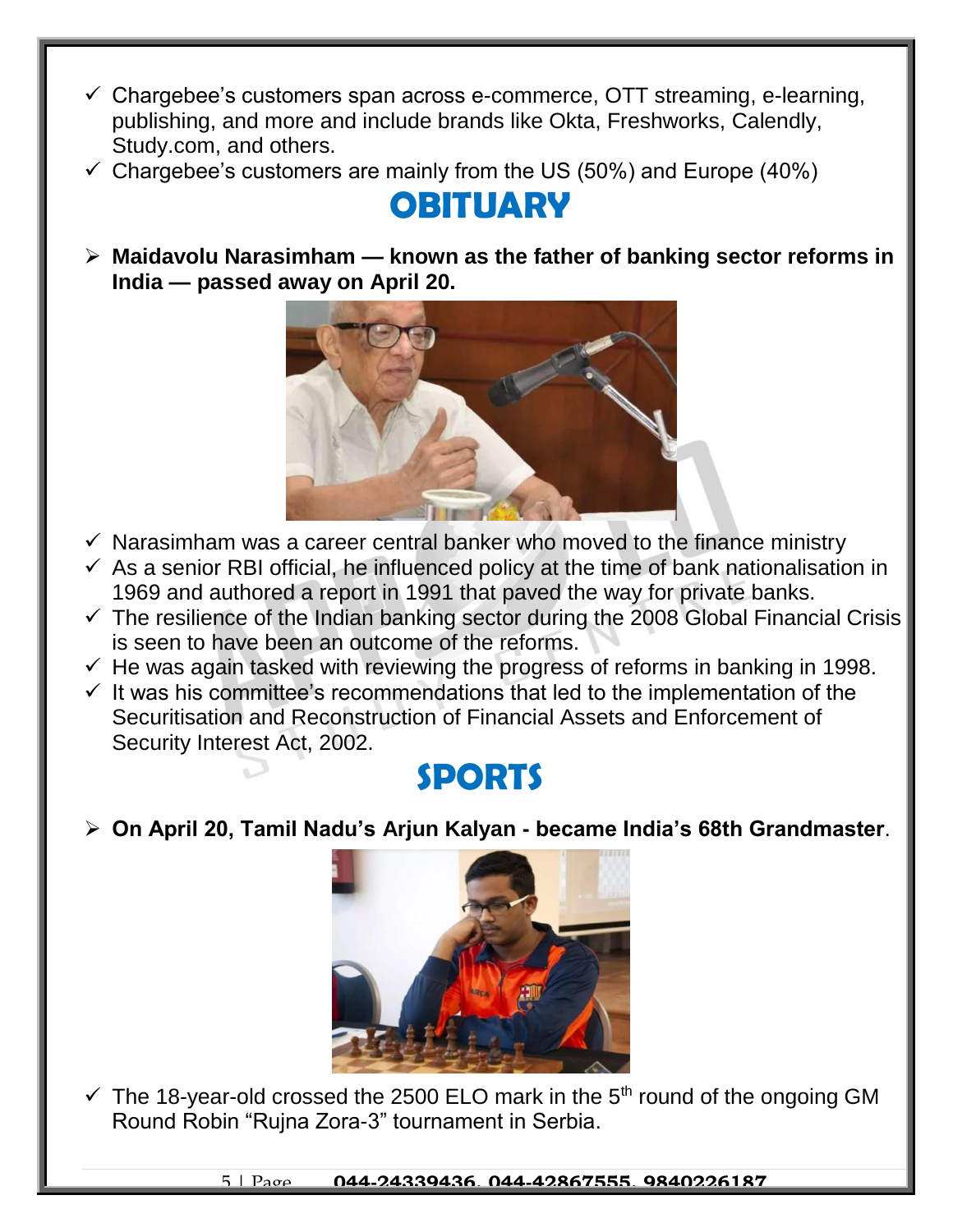- $\checkmark$  Interestingly, the 2500 ELO mark had eluded Arjun, who has five GM norms, for a long time.
- $\checkmark$  Ariun learned the nuances of the sport from AL Kasi at the T Nagar chess academy.
- $\checkmark$  He is also coached by IM Saravanan and Ukrainian GM Aleksandr Goloshchapov.
- $\checkmark$  Arjun is pursuing his bachelors' course from SRM College.
- $\checkmark$  Earlier, Arjun had won GM Round Robin Rujna Zora-1 in Serbia in April 2021
- $\checkmark$  He became an International Master in July 2018 and finished 6th in the World Junior chess championship in Mumbai in October 2019

#### **RANKINGS**

- **India - retained its lowly 142 rank out of 180 countries in Reporters Without Borders 2021 annual report.**
- $\checkmark$  The report categorised India as "one of the world's most dangerous countries for journalists trying to do their job properly".



- $\checkmark$  Published annually since 2002, the report's Index ranks 180 countries according to the level of freedom available to journalists.
- $\checkmark$  India has consistently dropped in the ranking beginning 2016, when it was placed at 133.
- $\checkmark$  The report noted that four journalists were killed in India in connection with their work in 2020.
- $\checkmark$  It also underscored the rising instances of journalists being charged with sedition, which is punishable with life imprisonment.
- $\checkmark$  The report classified India under "BAD" category along with Brazil, Russia and Mexico.
- $\checkmark$  The 2020 Index leader, Norway topped the index this year also, followed by Finland and Denmark.
- $\checkmark$  China was ranked 177, with just Turkmenistan, North Korea and Eritrea placed below it.